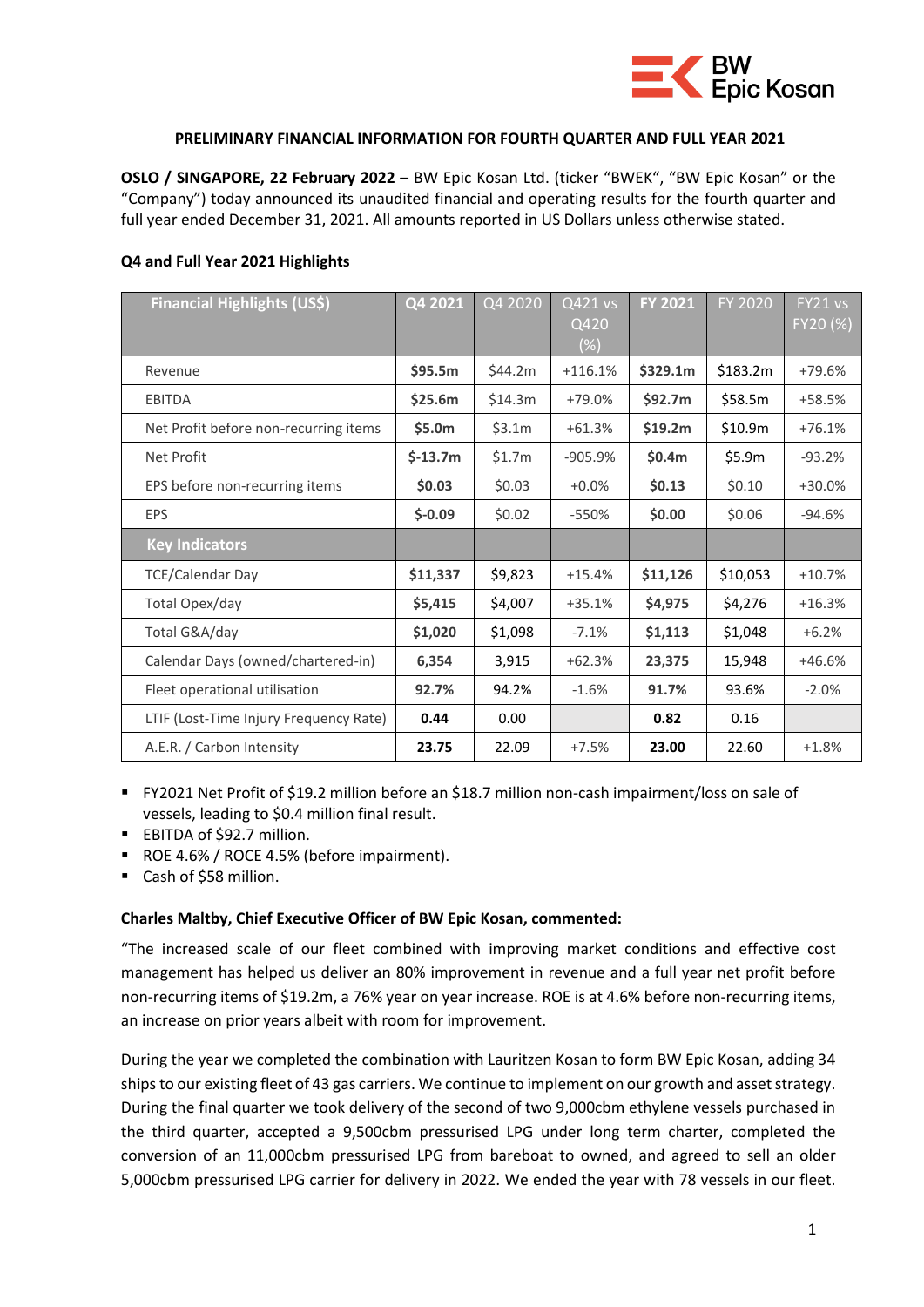

Our strategy remains to focus on the LPG, petrochemicals, and speciality gases sector, grow the average size of our fleet and maintain an attractive average age.

Our fleet mix, which includes pressurised, semi-refrigerated and ethylene capable vessels, combined with an improving underlying market, saw our time charter earnings (TCE) per calendar day for the full year increase by 11% year on year to \$11,126 per day (+\$1,073 per day). Our underlying operational expenses (OPEX) costs increased by 16% to \$4,975 per day (+\$699 per day), impacted by the change in our fleet to include the semi-refrigerated and ethylene vessels with higher running costs, and on account of Covid 19 costs. Our G&A is reducing as we start to see the benefits from economies of scale following the merger, with the final quarter down by over 7% year on year.

It has been a year of delivering under pressure. We are not immune to global inflation, with our OPEX impacted in areas such as crew costs and lube oils. Covid-19 OPEX increases related primarily to crew change expenses and freight forwarding costs for spares, and increased offhire for our fleet as we positioned vessels to facilitate crew changes and meet quarantine requirements. We are grateful to our seafarers for their loyalty and perseverance.

We are focused on customer service and operational integration of our business to increase our earnings potential, reduce our costs, enhance our efficiency including through investment in digitalisation, and work towards the IMO emissions targets for 2030 and 2050. We are working alongside industry partners not only to reduce emissions, but also on projects that support wider decarbonisation, such as shipping related to carbon capture and storage. Many of our vessels are capable of carriage of future clean fuels including ammonia, and with modest investment, other speciality gases such as CO2.

Our year-on-year emissions have increased by 1.8% with an AER of 23g of CO2/dwt-tm as a result of increased utilisation and fuel consumption in our larger fleet, partially offset by investments in carbon emission reduction, such as silicon paints and other energy saving initiatives.

2022 has begun with good signs for demand growth in residential LPG, increasing Asian & US petrochemical exports, and increased activity in European refining and petrochemical plants. We anticipate 2.9% growth in LPG seaborne trade over 2022, whilst smaller gas vessel fleet growth forecasts are 1.9% before any scrapping, which should result in positive earnings momentum. Following payment of our first dividend in 2021, and in line with the Company's dividend policy set in May 2021 (noting the constraints set by net profit levels post impairment), the Board will determine a dividend in May 2022."

### **Conference Call and Slide Presentation**

A live Zoom meeting to discuss these results is scheduled for 22 February 2022 at 08:00 AM (New York) / 01:00PM (London) / 09:00PM (Singapore).

A slide presentation will be shared during the Zoom meeting and will be accessible on the Investor Relation page of the Company's website.

Please register in advance for this webinar via the following link:

[https://us06web.zoom.us/webinar/register/WN\\_FtdDoA\\_vRJKWXHa15tq0tg](https://us06web.zoom.us/webinar/register/WN_FtdDoA_vRJKWXHa15tq0tg)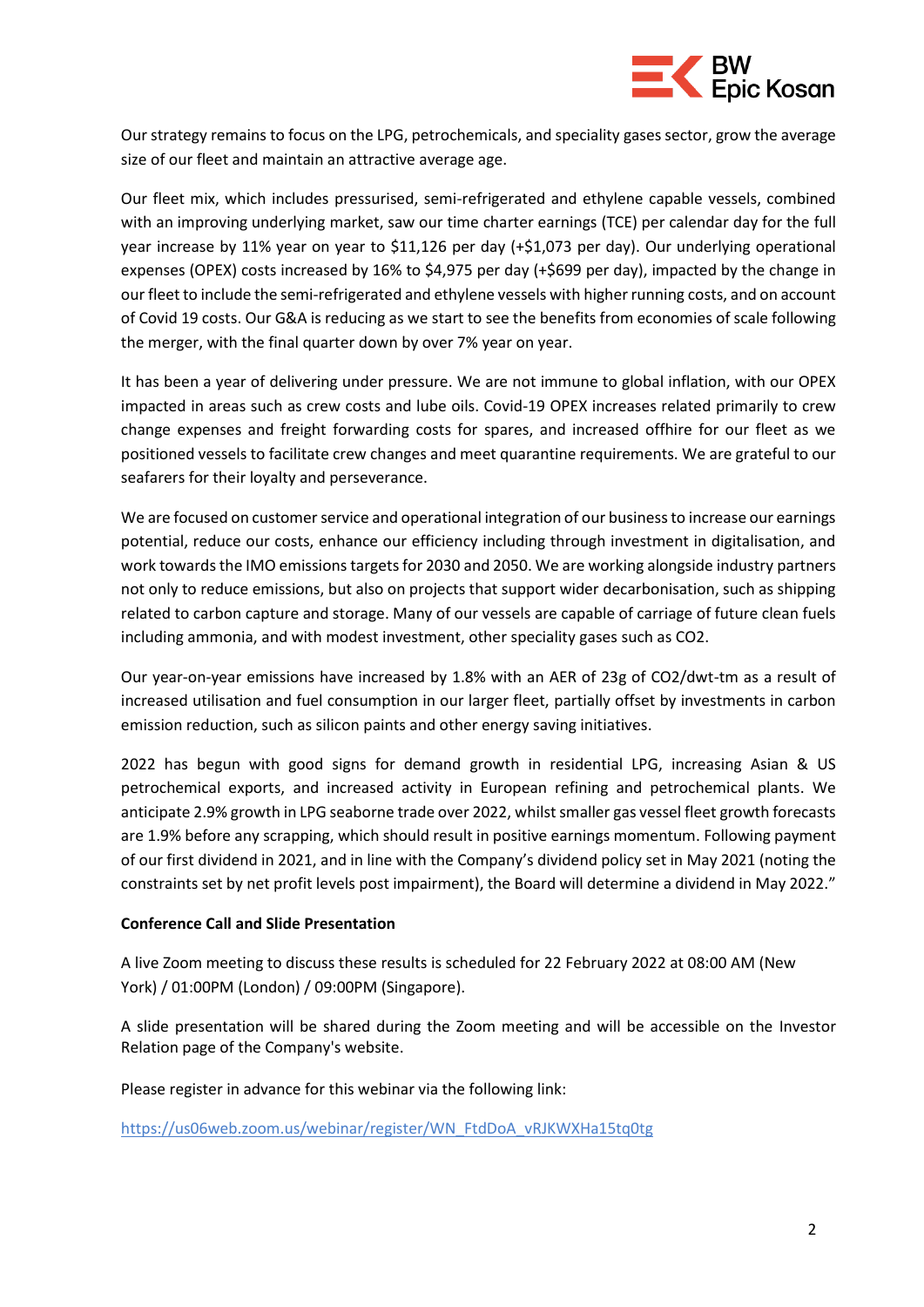

After registering, you will receive a confirmation email containing information about joining the webinar.A replay will be available shortly after the conclusion of the live event on the Investor Relations page of the Company's website.

### **About BW Epic Kosan**

BW Epic Kosan Ltd. owns and operates the world's largest fleet of gas carriers providing seaborne services for the transportation of liquefied petroleum gas, petrochemicals, and other speciality gases. The Company controls a fleet of 78 vessels which serve the international supply chains of leading oil majors and commodity traders throughout Asia, Europe, Africa, and the Americas. The Company has significant commercial and technical capability across pressurised, semi-refrigerated, refrigerated gas and petrochemical transportation, and aims to deliver customers the best solution for their transportation needs, along with leading service and operational standards. The Company is headquartered in Singapore, with Copenhagen as a regional office alongside offices in London, Manila, and Tokyo. The Company's shares are listed and tradable on Euronext Growth Oslo under the symbol "[BWEK](https://live.euronext.com/en/product/equities/SGXZ80461361-MERK)".

#### **For more information please contact:**

**BW Epic Kosan Ltd.** Uta Urbaniak-Sage Charles Maltby Chief Financial Officer Chief Executive Officer

Tel. +65 6230 7801

Forregular updates on BW Epic Kosan please follow: **For all and Contract Contract Contract** 

### **Forward Looking Statements**

Matters discussed in this press release may constitute forward-looking statements. The Private Securities Litigation Reform Act of 1995 provides safe harbor protections for forward-looking statements in order to encourage companies to provide prospective information about their business. Forward looking statements include statements concerning plans, objectives, goals, strategies, future events or performance, and underlying assumptions and other statements, which are other than statements of historical facts. The Company desires to take advantage of the safe harbor provisions of the Private Securities Litigation Reform Act of 1995 and is including this cautionary statement in connection with this safe harbor legislation. The words "believe," "anticipate," "intends," "estimate," "forecast," "feel," "project," "plan," "potential," "may," "should," "expect," "pending" and similar expressions identify forward-looking statements.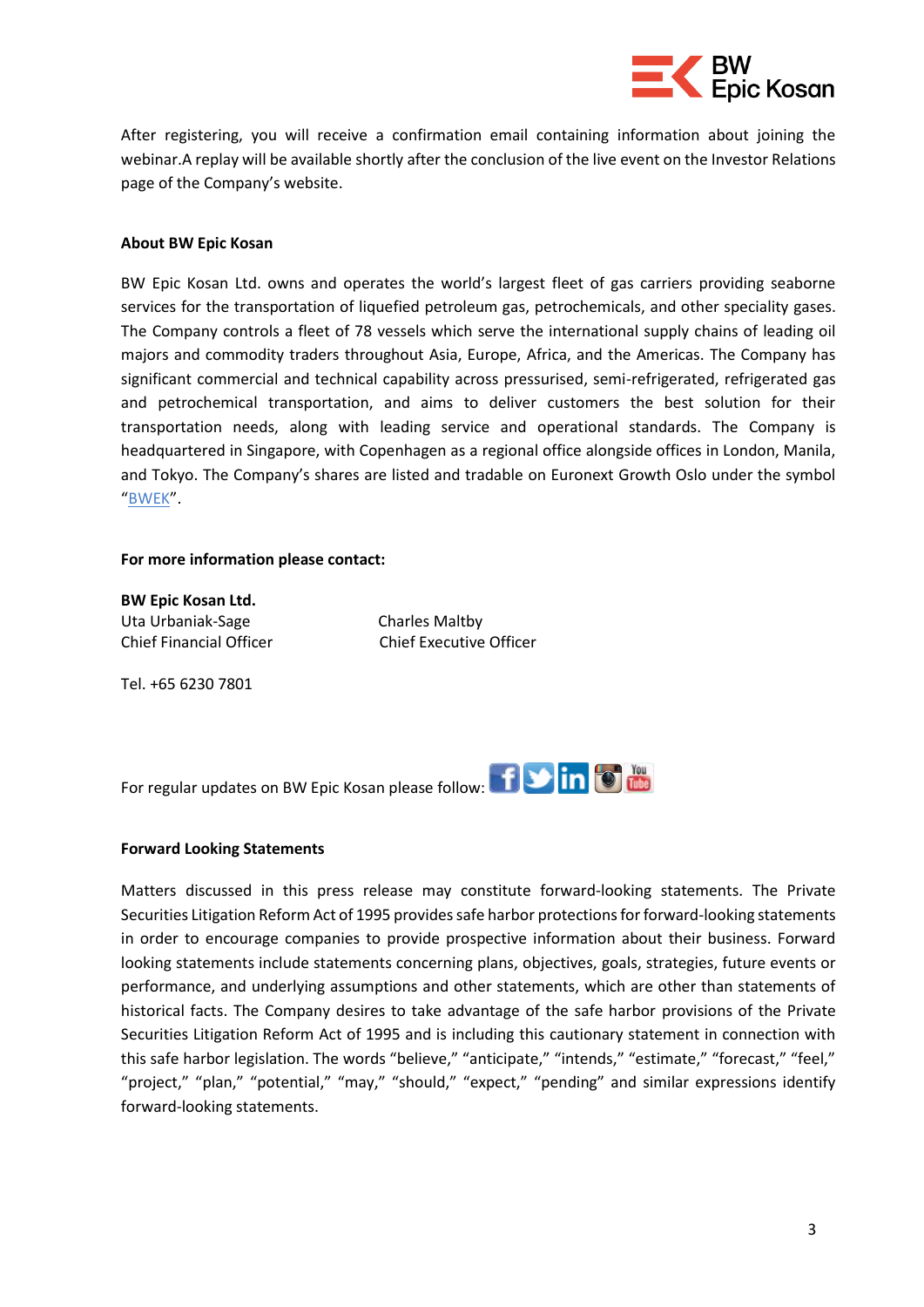

### **Gas Market Overview**

The LPG trade remained resilient in 2021 as the world continued to be impacted by the Covid pandemic. Due to high LPG prices petrochemical demand has been affected by reducing margins; and in the domestic sector, some developing nations have started to switch back to coal and firewood. Drewry's latest research has estimated that sea-borne LPG trade in 2021 increased by 3.6% from the previous year to 110.6 million tonnes, and with a related 5.6% growth in tonne-mile demand. In 2022, a further 3.8% increase to 114.8 million tonnes and a related 2.9% growth in tonne-mile demand is expected. The global seaborne Olefins (Ethylene, Propylene, Butadiene, VCM) trade is expected to have increased to approximately 15.2 million tonnes over 2021, equivalent to a year-on-year (yoy) gain of 1.8%, with a larger 3.8% gain expected in 2022.

China, India, Japan, and South Korea are the main demand drivers and together imported over 60 million tonnes of LPG in 2021 as reported by Facts Global Energy (FGE), up 8.6% yoy. China's LPG demand is driven by its petrochemical sector with new facilities starting up, and a recovery in Propane Dehydrogenation (PDH) units' operating rates. The US-China trade of 8.3 million tonnes has grown by approximately 70% yoy and is expected to be the primary growth driver over 2022. Indian LPG imports have risen by 1.8% driven by demand from the residential and retail sectors.

USA LPG exports crossed another milestone with seaborne LPG exports exceeding 48.5 million tonnes in 2021, a 5.7% yoy gain, with approximately 58% of these volumes bound for Asia. Ethane exports from the USA have also been steadily increasing with China and India accounting for 64% of the 6.0 million tonnes exported in 2021 according to Kpler's research platform. The Middle East exported 38.6 million tonnes of LPG during the year, down by 5.6%, impacted by oil production cuts in the region. Canadian propane exports are expected to rise further with increasing demand from North East Asia and Pacific Coast terminal expansions.

In the petrochemical trade, ethylene exports out of the USA made a comeback in the last quarter to finish the year 1% higher than 2020. Pricing economics worked in favour of the European market, which resulted in approximately 54% of the cargoes heading across the Atlantic to Europe, and 44% destined for Asia, down from 77% in the prior year. Propylene and Butadiene prices in the West remained higher than in the East and continued to provide a home for Asian product. New PDH plants in Asia will increase the availability of propylene and provide potential incremental long haul export tonnes when the pricing is favourable.

### **Smaller Gas Carrier Market**

The small gas carrier market enjoyed a positive year following the recovery in intra-regional LPG and petrochemical trades in Europe and Asia. The benchmark 1,800 tonnes Butane Tees-ARA freight rate was \$52/tonne at the end of 2021 compared to \$22/tonne a year ago. Moroccan butane imports on small gas carriers fell by 5% yoy as product from the US on larger sized vessels increased. LPG exports from the USA on smaller gas carriers increased by over 17% yoy to approximately 930,000 tonnes. The Caribbean and Central American countries continued to account for demand for over 75% of USA-origin cargoes, with the balance heading across the Atlantic to ports in West Africa. In the East, LPG imports into Bangladesh increased by 8% quarter on quarter (qoq) and 16% yoy. Imports into the Philippines remained healthy through the year, whilst Sri Lankan imports showed signs of a resurgence in the fourth quarter with a 64% qoq gain. China's ethylene and propylene imports in 2021 were around 2.0 million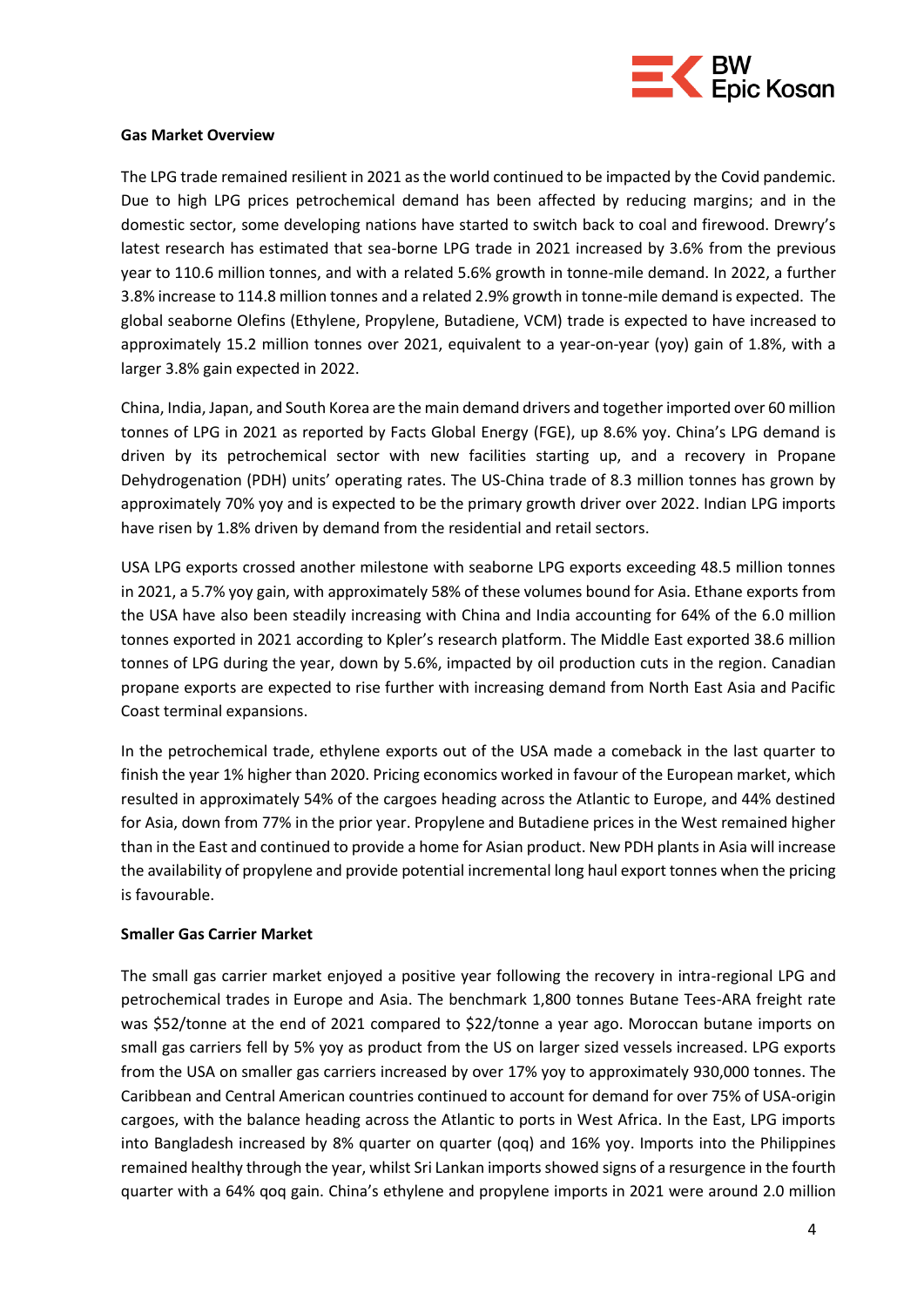

tonnes and 2.5 million tonnes respectively, a modest yoy gain of 4.5% for ethylene and flat for propylene. West bound propylene cargoes were fixed in Asia due to ongoing favourable pricing which helped vessels re-position and improve earnings with backhauls.

Propylene production capacity is set to rise in Asia with existing units coming back online and new facilities set to commence operations mainly in China during 2021-23. Expansion in the country's propylene production capacity is expected to outpace the growth in downstream demand, creating the potential for surplus supply. The semi- ref/ethylene shipping market tightened further in the last quarter on account of delays in NE Asian ports. With reduced operating rates and lower consumption in China and in the region, surplus volumes have been available for long haul export, creating incremental tonnemile demand. The butadiene seaborne trade saw a 7.0% yoy gain following a subdued 2020. Tightness in the European market eased, and contractual exports flowed towards the US Gulf while some additional cargoes were also exported to Asia.

|                   | Q4 2021 12M TC Market Rates by CBM Ship Size |                 |                 |           |           |  |  |
|-------------------|----------------------------------------------|-----------------|-----------------|-----------|-----------|--|--|
|                   | <b>PR 3.500</b>                              | <b>PR 5.000</b> | <b>PR 7.500</b> | PR 11,000 | ETH 8,250 |  |  |
| Average Day Rate  | \$7,541                                      | \$9,253         | \$11.014        | \$13,462  | \$15.124  |  |  |
| Change vs Q4 2020 | 9%                                           | 8%              | 4%              | 2%        | 1%        |  |  |

There are a total of 342 pressure vessels (non-Chinese flagged over 3,000cbm) on the water. The international pressure vessel order book has ten newbuilds scheduled to be delivered in 2022, seven in 2023 and one in 2024, a total of 120,500cbm. This represents a 6.7% increase in the existing 1.79 million cbm fleet capacity. There are two 7,500cbm CO2/LPG carrier newbuilds scheduled for delivery in 2024 for a Carbon Capture Utilisation and Storage (CCUS) project in North-West Europe. Seven pressure ships, average age 27.6 years and totalling 28,144cbm, were sold for scrap since the beginning of the year. If we consider the existing older tonnage, there are 15 ships totalling 49,800cbm that are aged 30 years and older which are potential scrapping candidates, representing 2.8% of existing fleet capacity.

The smaller-sized semi-ref fleet that can compete with the pressure vessels has a total order book of four vessels, of which one is scheduled for delivery in 2022 and the other three in 2023. This newbuild capacity of 24,100cbm equates to a 4.9% increase in existing semi-ref fleet capacity. There are three 7,200cbm dual-fuel ethylene vessels under order for delivery in 2023-2024, which represents a 2.3% increase in existing fleet capacity. There are five non-ethylene vessels and two ethylene vessels that are 30 years and older, which may be scrapped, equivalent to 2.8% of existing fleet capacity.

The present combined small gas carrier fleet has a forecast total expected net fleet growth before any further scrapping of 1.9% for 2022 and 2.4% for 2023. Looking to the adjacent handy-sized sector, there are four ethylene capable and four non-ethylene newbuilds that will deliver in 2022-2023, representing a 7.2% increase in existing fleet capacity.

### **Our Business**

In Q4 2021 the company loaded approximately 1.6 million tonnes, a 77% increase from a year ago, reflecting our combination with Lauritzen Kosan, and increasing average vessel size. We were involved in 1,085 cargo operations in 198 different ports. Petrochemical cargoes made up 56% of the cargoes lifted with the balance 44% being LPG.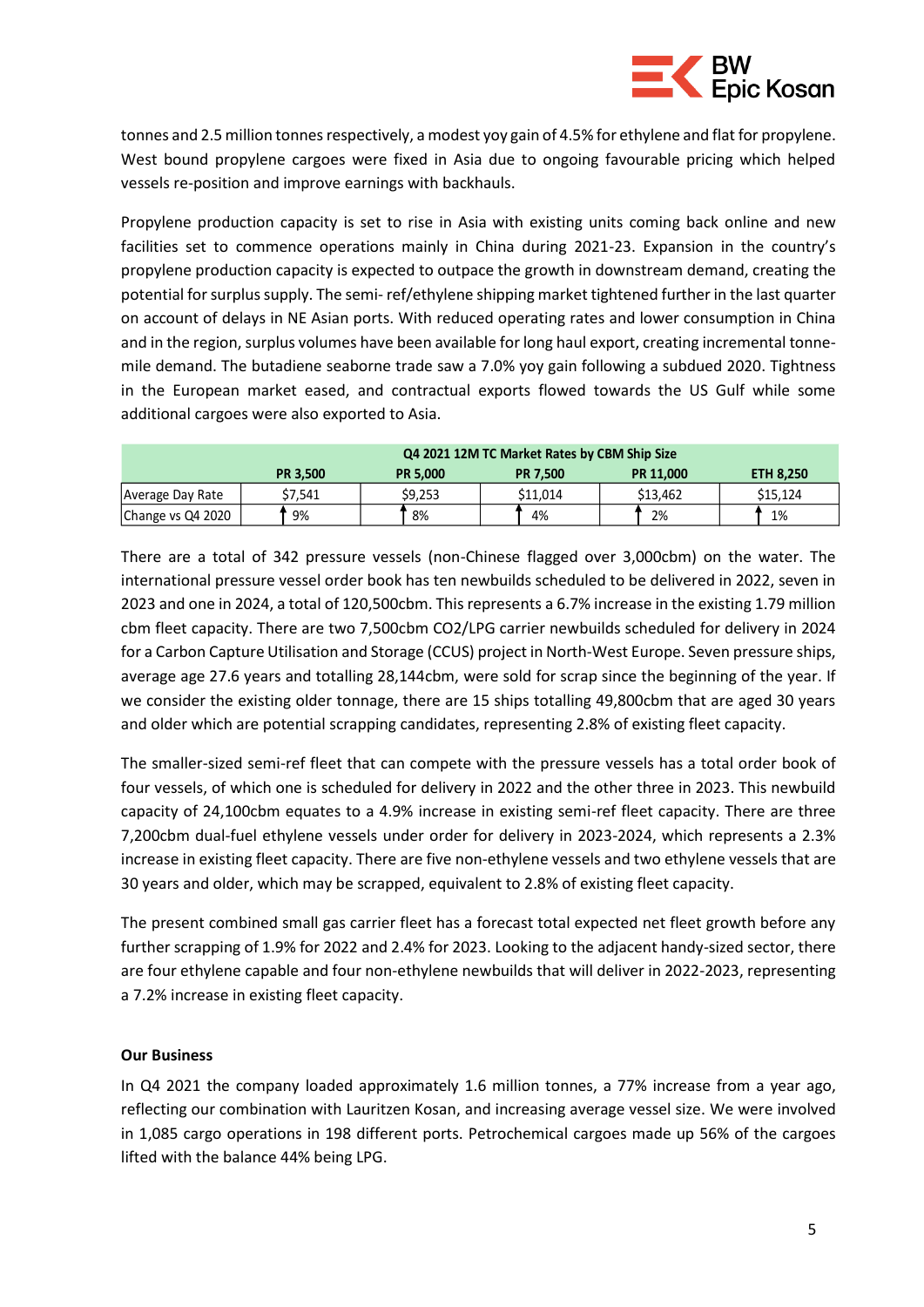

We ended the quarter with a core fleet of 70 vessels with a total capacity of 500,341 cbm and an average size and age of 7,148cbm and 11.1 years, respectively. We also have 8 additional vessels with a total capacity of 66,157cbm under our commercial management.

We ended the year with 12 vessels operating in the Americas, 36 in the Europe/Middle East/Africa (EMEA) belt and 30 in Asia. During the quarter, our vessels performed a total of 107 ship-to-ship (STS) operations, approximately the same number as the previous quarter, but 13% higher than a year ago. The number of STS operations have generally increased off East Africa, Male in the Indian Ocean and off East India.

During the fourth quarter, the fleet experienced 313 technical off-hire days, which includes the impact of four planned dry docks, and 28 days due to Covid-19 related delays and associated crew transfers. This resulted in fleet availability of 95.1% and an operational utilisation of 92.7%.

### **Revenue**

The Company reported revenue of \$95.5 million, up 116.1% year on year for the fourth quarter 2021. Time Charter Equivalent earnings per calendar day of \$11,337 were 15% higher than the \$9,823 earned in the corresponding period of 2020.

As of 31 December 2021, the Company was 36% covered for 2022, with 9,892 voyage days covered at an average daily Time Charter Equivalent rate of \$11,967 leaving 17,352 calendar days open for the rest of the year.

## **Operating Expenses**

Vessel operating expenses increased 110.7% from \$15.2 million in Q4 2020 to \$32.0 million in Q4 2021 reflecting the Company's increase in fleet calendar days by 62.3%, alongside the addition of semirefrigerated and ethylene capable vessels which are more expensive to operate. Covid-19 related opex amounted to at least \$0.8 million in Q4 2021. On a per calendar day basis, operating expenses increased by 35.1% from \$4,007 in Q4 2020 to \$5,415 in the fourth quarter of 2021. On a full year basis, opex per day were \$4,975, 16.3% up from the \$4,276 in FY2020.

Voyage expenses were \$23.5 million, up from \$5.8 million in Q4 2020. The increase is a result of the Company's increased scale and voyage charter activity year over year from 1,109 spot market days in Q4 2020 to 2,012 spot market days in Q4 2021. As a percentage of total voyage days, spot market days accounted for 33% in Q4 2021, up from 29% in Q4 2020.

Charter-in costs increased from \$4.1 million in Q4 2020 to \$6.2 million in Q4 2021 due to additional chartered-in tonnage. As of 31 December 2021, the Company had 12 ships on inward charter arrangements, five on a bareboat basis and seven on time charter basis.

General and Administrative (G&A) expenses decreased 7.1% year over year from \$1,098 to \$1,020 per calendar day, for the fourth quarter. On lumpsum basis they increased from \$4.3 million in Q4 2020 to \$7.2 million in Q4 2021 due to an increase in the number of employees and office lease in Copenhagen following the combination to form the larger BW Epic Kosan in March, as well as related integration cost. On a full year basis, G+A was \$1,113 per calendar day, 6.2% up on the \$1,048/day recorded in FY2020.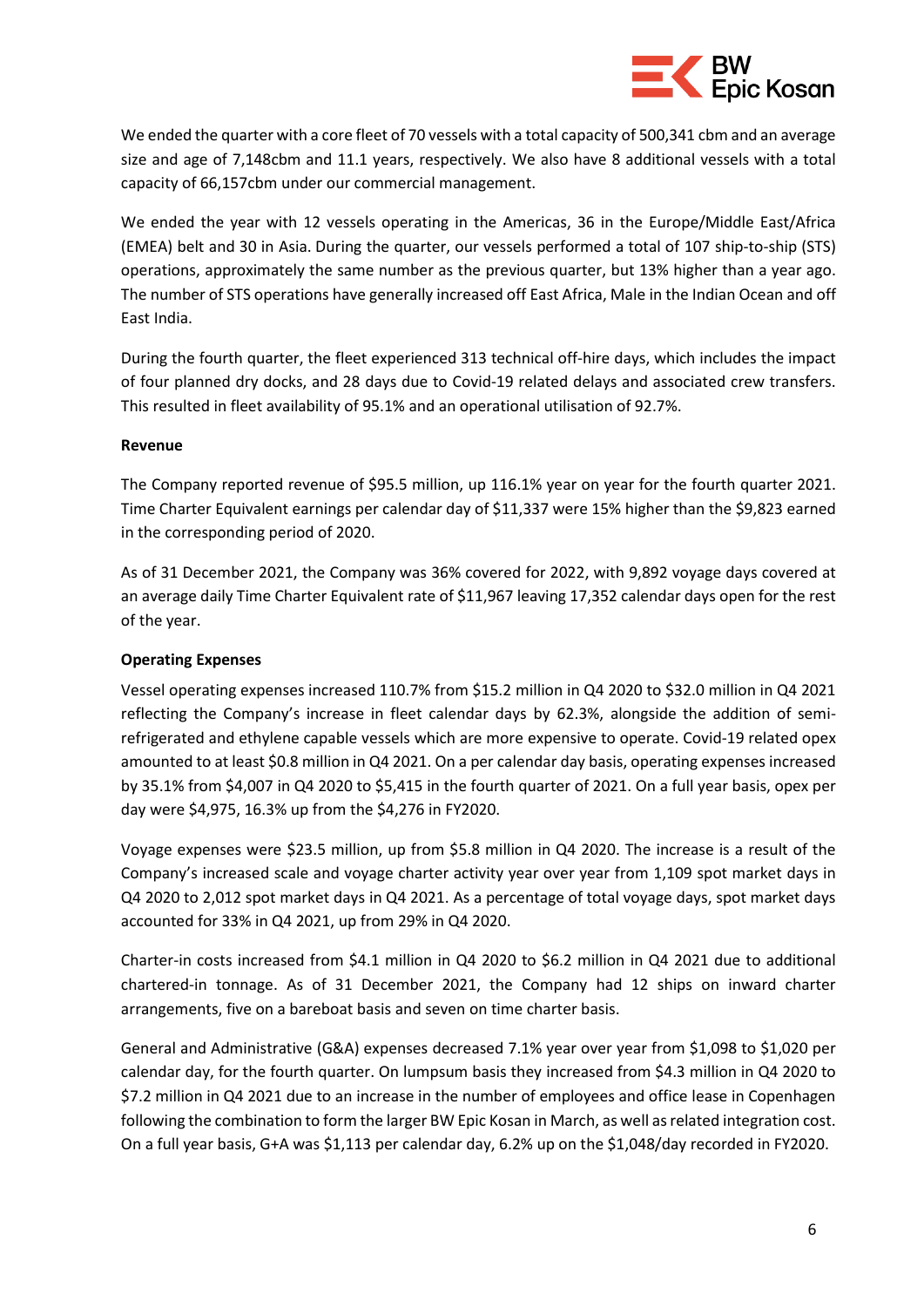

General and Administrative expenses, in our integrated model, include the cost of commercial and technical management of our fleet as well as all ownership and corporate-level general and administrative expenses.

### **Finance and other expenses**

Finance expenses increased from \$15.0 million for full year 2020, to \$18.5 million in 2021 due to increased debt across our larger fleet following the business combination with Lauritzen Kosan and three vessel acquisitions during the year. The Company has outstanding bank indebtedness and finance leases of \$471.6 million (\$323.5 million as of 31 December 2020).

### **Impairment/Loss on sale of vessels**

Whilst fair market values as assessed by brokers exceeded book values at fleet level by \$30 million as of 31 December 2021, BWEK recognised a provision for vessel impairment on some of its smaller ships in the fleet and a loss on sale of vessels of \$18.7 million combined. The Company is in the process of considering changing the accounting standard from US GAAP to IFRS with effect from 1 January 2022 to reduce compliance costs. The effects of such transitioning to IFRS are not expected to be material on the Group's financial statements and net results.

### **Sale-and-Purchase**

In October 2021, the Company took delivery of a 9,000cbm ethylene capable vessel built in 2008 as previously reported. The consideration to Odfjell Gas Shipowning AS was settled partly in cash (for which the Company has drawn down equivalent debt financing) and partly by issuance of 3,444,805 new shares in the Company. Post-completion there are 159,467,033 shares issued.

In December 2021, the Company completed the acquisition of the Epic Sardinia, an 11,000cbm pressurised vessel built in 2017. The vessel has been on bareboat charter-in since February 2017, and BWEK exercised the purchase option under the charter contract. 56% of the acquisition cost was financed with debt, with the balance paid from cash.

### **Subsequent events**

In line with its strategy to focus on larger, modern tonnage, the Company sold an older 5,000 cbm vessel, with delivery expected within first half 2022. The sale will not have a material impact on the Company's future earnings.

### **Dry Docks**

We are required to dry dock each vessel once every five years until it reaches 15 years of age, after which we choose to dry dock the applicable vessel every two and a half to three years. In the interim, there are shorter-duration, less-costly intermediate surveys. We capitalize dry dock costs and amortize these costs on a straight-line basis over the period between the docks.

During Q4 2021, we completed three special survey and one intermediate survey dry docks. Over the full year we completed 14 routine dry docks. Additionally, two vessels were in the process of their respective special survey drydocks at year-end.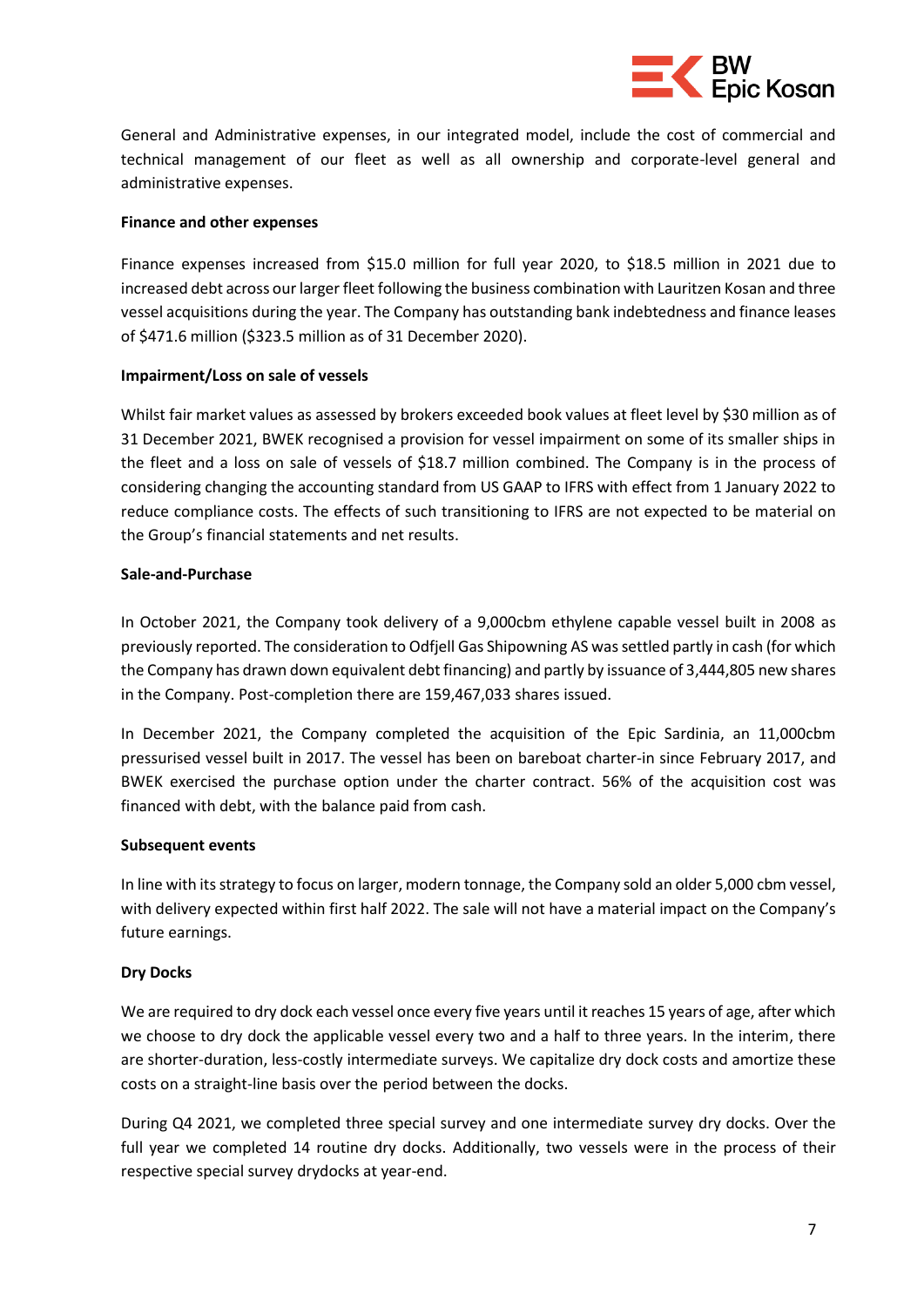

### **Outlook**

Positive fourth quarter and full year results point to a further strengthening in year-on-year market conditions, which combined with the fundamentals for 2022, should continue as we head through 2022. The market remains fragile, with volatile commodity prices, highly dependent on the impact of Covid-19 on the global economy, and on our overall operating expenses, which are subject to inflationary pressures.

The new build supply side remains balanced with the small gas carrier fleet growth forecast to grow by 1.9% before scrapping in 2022. However, ordering of new vessels has picked up in the larger LPG segments, and whilst commodity and technology costs are driving yard prices higher, we note that the majority of smaller newbuild orders now placed are for dual fuel LPG or LNG. Operational focus and capital discipline will remain an important factor in the company achieving increased levels of profitability and improving the current level of return.

BW Epic Kosan has a strong foundation in scale and operational capability for future success and is working to optimise performance from its fleet both in economic and environmental terms, whilst working with partners on projects in areas such as CO2 shipping. The asset transactions highlight the Company's ability to evolve its fleet positively and deliver profitable growth.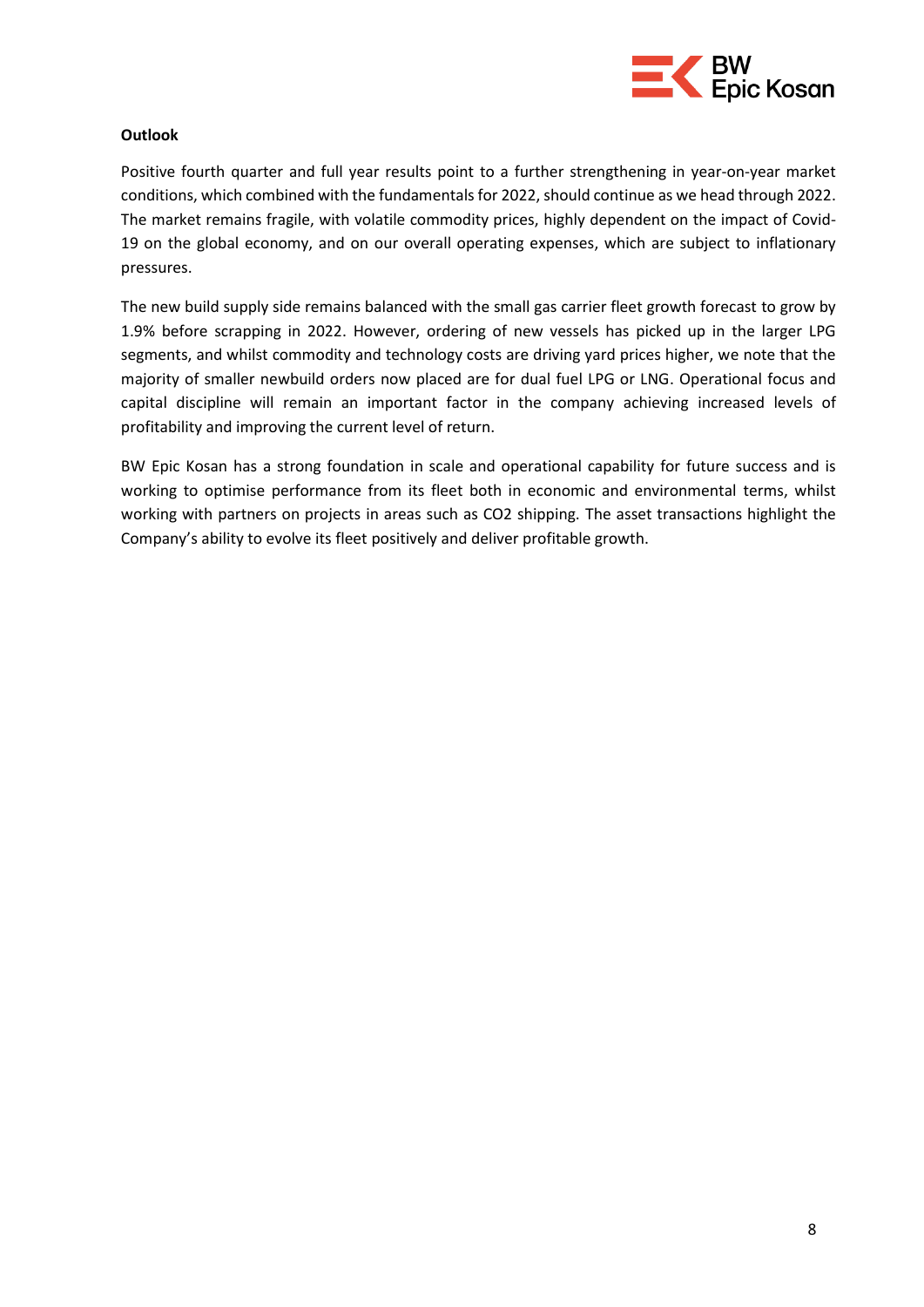

# **BW EPIC KOSAN LTD.**

| <b>BALANCE SHEET (UNAUDITED)</b>              |             |             |
|-----------------------------------------------|-------------|-------------|
|                                               | As of       | As of       |
| All amounts in $$$ millions                   | 31 Dec 2021 | 31 Dec 2020 |
| <b>ASSETS</b>                                 |             |             |
| Cash and cash equivalents                     | 41.8        | 46.9        |
| Trade and other receivables                   | 42.1        | 17.1        |
| Inventories                                   | 5.4         | 2.5         |
| Assets held for sale                          | 18.2        | 8.6         |
| Derivative financial instruments              | 0.3         | 0.3         |
| Current assets                                | 107.8       | 75.5        |
| Trade and other receivables - non-current     | 0.2         | 0.5         |
| Restricted cash deposits                      | 16.2        | 8.6         |
| Property, plant, and equipment                | 859.0       | 567.0       |
| Right-of-use Assets                           | 22.4        | 25.8        |
| Deferred tax assets                           | 0.1         | 0.1         |
| Non-current assets                            | 898.0       | 602.0       |
| <b>TOTAL ASSETS</b>                           | 1,005.7     | 677.5       |
|                                               |             |             |
| LIABILITIES AND SHAREHOLDERS' EQUITY          |             |             |
| <b>Trade and Other Payables</b>               | 34.7        | 17.2        |
| Deferred income                               | 21.7        | 9.6         |
| Current income tax liabilities                | 0.9         | 0.2         |
| Capital lease liabilities                     | 3.0         | 2.8         |
| <b>Borrowings</b>                             | 58.6        | 31.3        |
| Lease liabilities                             | 12.2        | 13.6        |
| <b>Current liabilities</b>                    | 131.1       | 74.6        |
| Derivative financial instruments              | 0.0         | 6.3         |
| <b>Trade and Other Payables</b>               | 0.0         | 0.1         |
| Deferred income tax liabilities               | 0.1         | 0.1         |
| Capital lease liabilities                     | 4.5         | 7.5         |
| <b>Borrowings</b>                             | 405.5       | 282.0       |
| Lease liabilities                             | 9.3         | 11.4        |
| Non-current liabilities                       | 419.3       | 307.3       |
| <b>Total Liabilities</b>                      | 550.4       | 381.9       |
| Share capital                                 | 568.0       | 399.9       |
| Share option reserves                         | 4.9         | 4.9         |
| <b>Accumulated losses</b>                     | (117.7)     | (103.1)     |
| Accumulated other comprehensive income/(loss) | 0.1         | (6.2)       |
| <b>Total Equity</b>                           | 455.3       | 295.5       |
| TOTAL LIABILITIES AND SHAREHOLDERS' EQUITY    | 1,005.7     | 677.5       |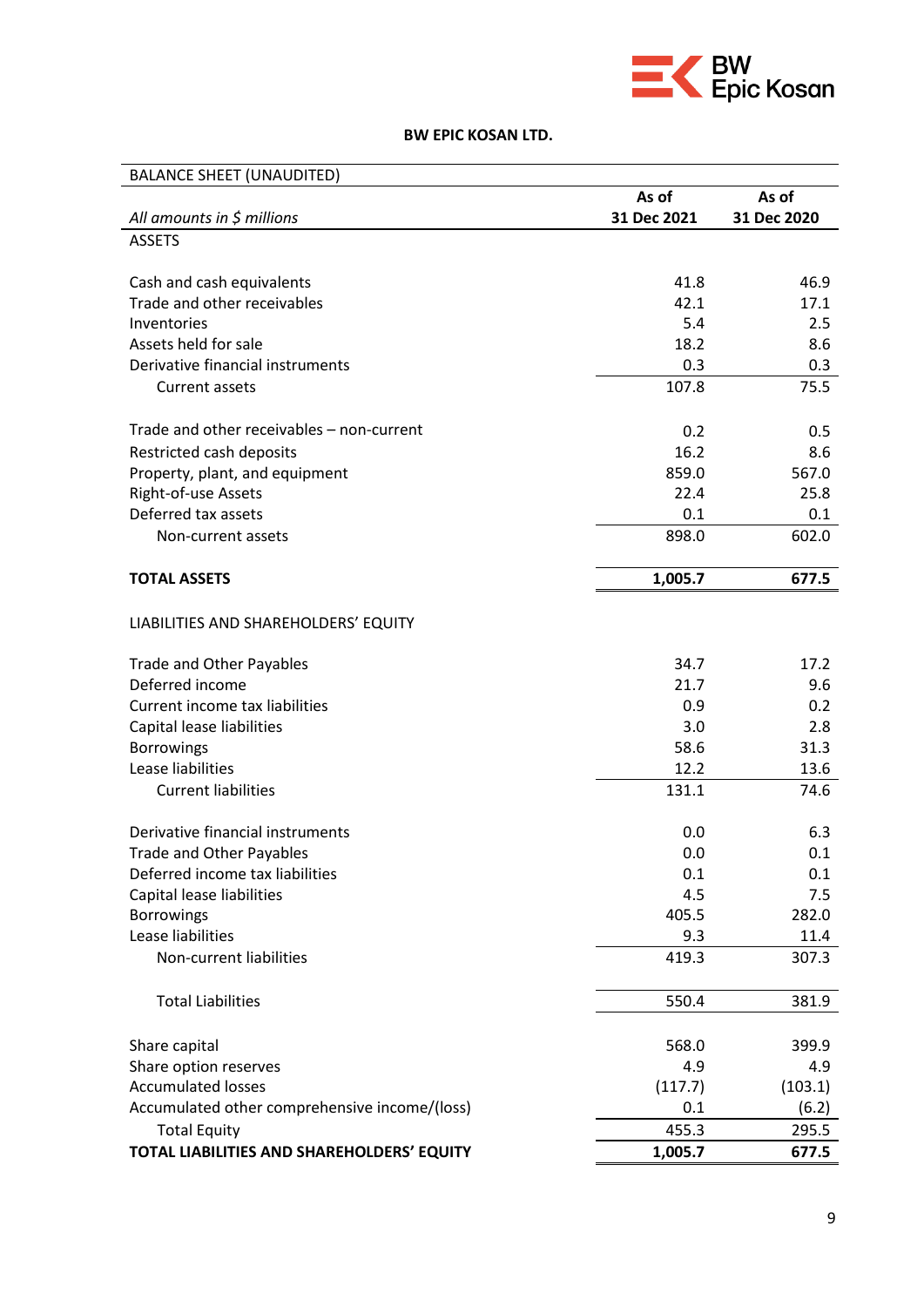

### INCOME STATEMENT (UNAUDITED)

|                                          | <b>Three Month Period</b> |        |                    | <b>Twelve Month Period</b> |  |
|------------------------------------------|---------------------------|--------|--------------------|----------------------------|--|
|                                          | Ended December 31,        |        | Ended December 31, |                            |  |
| All amounts in \$ millions               | 2021                      | 2020   | 2021               | 2020                       |  |
|                                          |                           |        |                    |                            |  |
| <b>Charter Revenue</b>                   | 95.5                      | 44.2   | 329.1              | 183.2                      |  |
| <b>Voyage Expenses</b>                   | (23.5)                    | (5.8)  | (69.0)             | (22.9)                     |  |
| <b>TCE Income</b>                        | 72.0                      | 38.5   | 260.1              | 160.3                      |  |
|                                          |                           |        |                    |                            |  |
| Other Income/(expenses)                  | 0.8                       | 0.3    | 3.2                | 1.4                        |  |
| <b>Address commissions</b>               | (1.7)                     | (0.8)  | (6.3)              | (3.5)                      |  |
| Charter-in costs                         | (6.2)                     | (4.1)  | (23.9)             | (17.7)                     |  |
| Vessel operating expenses                | (32.0)                    | (15.2) | (111.7)            | (65.3)                     |  |
| General and administrative expenses      | (7.2)                     | (4.3)  | (28.7)             | (16.7)                     |  |
| <b>EBITDA</b>                            | 25.6                      | 14.3   | 92.7               | 58.5                       |  |
|                                          |                           |        |                    |                            |  |
| Depreciation and amortisation            | (15.4)                    | (7.7)  | (54.0)             | (32.0)                     |  |
| Impairment loss, Gain/(loss) on sale of  |                           |        |                    |                            |  |
| vessels                                  | (18.7)                    | (1.5)  | (18.7)             | (5.0)                      |  |
| Provision for bad debt & claims          | (0.0)                     | (0.0)  | (0.0)              | (0.4)                      |  |
| <b>Operating Profit/(loss) (EBIT)</b>    | (8.4)                     | 5.1    | 19.9               | 21.1                       |  |
|                                          |                           |        |                    |                            |  |
| Interest and finance costs               | (4.8)                     | (3.5)  | (18.4)             | (15.0)                     |  |
| Foreign exchange gain/(loss)             | (0.0)                     | 0.0    | (0.1)              | (0.0)                      |  |
| <b>Finance Expense - Net</b>             | (4.8)                     | (3.4)  | (18.5)             | (15.0)                     |  |
| Profit/(loss) before income tax          | (13.3)                    | 1.7    | 1.4                | 6.1                        |  |
| Income tax expense                       | (0.4)                     | (0.0)  | (1.0)              | (0.2)                      |  |
| Net Profit/(Loss) after tax              | (13.7)                    | 1.7    | 0.4                | 5.9                        |  |
|                                          |                           |        |                    |                            |  |
| Other Comprehensive Income/(Loss) (1)    | 2.6                       | 1.1    | 6.2                | (5.9)                      |  |
| <b>Total Comprehensive Income/(Loss)</b> | (11.1)                    | 2.8    | 6.7                | 0.1                        |  |

(1) From time to time, the Company enters into derivative contracts in the form of interest rate swaps in order to mitigate the risk of interest rate fluctuations. These derivatives are used to hedge the Company's borrowings. The unrealised mark to market gains or losses on these instruments are recognized under "Other Comprehensive Income / (Loss) ".

| STATEMENT OF CASH FLOWS (UNAUDITED)                                        |                            |        |
|----------------------------------------------------------------------------|----------------------------|--------|
|                                                                            | <b>Twelve Month Period</b> |        |
|                                                                            | Ended December 31,         |        |
| All amounts in $\zeta$ millions                                            | 2021                       | 2020   |
| Cash from operating activities                                             | 76.2                       | 40.0   |
| Cash from investing activities                                             | (194.9)                    | (6.6)  |
| Cash from financing activities                                             | 113.5                      | (27.9) |
|                                                                            |                            |        |
| Net Increase in cash and cash equivalents                                  | (5.1)                      | 5.5    |
| Cash and cash equivalents at the beginning of the year                     | 46.9                       | 41.4   |
| Cash and cash equivalents at the end of the period (excl. restricted cash) | 41.8                       | 46.9   |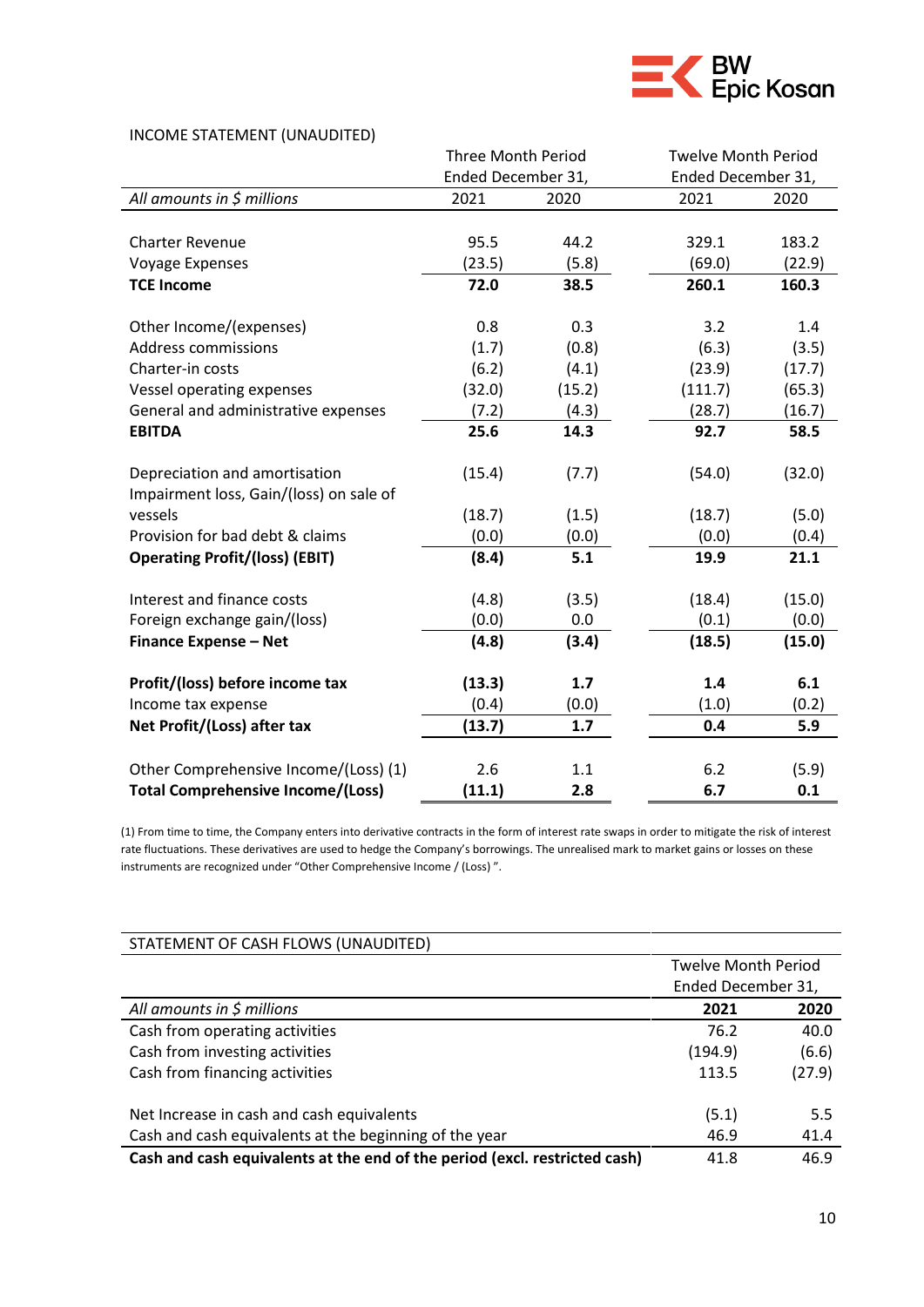

| <b>TOTAL INDEBTEDNESS</b>       | As of<br>31/12/21 | As of<br>31/12/20 |
|---------------------------------|-------------------|-------------------|
| Finance Lease Liabilities       | 7.5               | 10.2              |
| $CTL - 2023$                    | 14.7              | 15.8              |
| Japanese owners-2027/2028/2029  | 62.7              | 68.1              |
| Norwegian owner - 2023/2024     | 13.3              | 0                 |
| ABN/CA/SEB/SC/Iyo-2024          | 150.0             | 172.4             |
| $BNP/DSF - 2026$                | 51.8              | 56.9              |
| SEB/DSF/Nordea/Danske/CA - 2026 | 138.2             | 0.0               |
| Nordea $-2026$                  | 33.5              | 0.0               |
|                                 | 471.6             | 323.5             |

|                                         |          | <b>Three Month Period</b><br><b>Ended December 31,</b> |          | <b>Twelve Month Period</b><br><b>Ended December 31,</b> |  |
|-----------------------------------------|----------|--------------------------------------------------------|----------|---------------------------------------------------------|--|
| <b>OPERATING METRICS</b>                | 2021     | 2020                                                   | 2021     | 2020                                                    |  |
| Average number of vessels in period (1) | 69.2     | 42.6                                                   | 64.1     | 43.6                                                    |  |
| Number of vessels as of period end      | 70       | 43                                                     | 70       | 43                                                      |  |
| Fleet capacity at period end (cbm)      | 500,341  | 317,700                                                | 500,341  | 317,700                                                 |  |
| Gas fleet average size as of period end | 7,148    | 7,388                                                  | 7,148    | 7,388                                                   |  |
| Fleet calendar days                     | 6,354    | 3,915                                                  | 23,375   | 15,948                                                  |  |
| Time charter days                       | 4,028    | 2,655                                                  | 14,413   | 11,282                                                  |  |
| Spot market days                        | 1,489    | 986                                                    | 5,427    | 3,658                                                   |  |
| COA days (relets excluded)              | 523      | 123                                                    | 2,439    | 504                                                     |  |
| Voyage days (2)                         | 6,040    | 3,764                                                  | 22,279   | 15,444                                                  |  |
| Fleet utilisation (3)                   | 95.1%    | 96.1%                                                  | 95.3%    | 96.8%                                                   |  |
| Fleet operational utilisation (4)       | 92.7%    | 94.2%                                                  | 91.7%    | 93.6%                                                   |  |
| Time charter equivalent earnings        |          |                                                        |          |                                                         |  |
| Per Calendar Day                        | \$11,337 | \$9,823                                                | \$11,126 | \$10,053                                                |  |
| Per Voyage Day                          | \$11,925 | \$10,218                                               | \$11,673 | \$10,380                                                |  |
| Operating expenses per Calendar Day (5) | \$5,415  | \$4,007                                                | \$4,975  | \$4,276                                                 |  |

1) The number of days each vessel was a part of our fleet during the period divided by the number of calendar days.

2) Calendar days net of off-hire days associated with major repairs, dry dockings or special or intermediate surveys.

3) Calculated by dividing voyage days by fleet calendar days.

4) Calculated by dividing voyage days, excluding commercially idle days, by fleet calendar days.

5) TC-in vessel excluded.